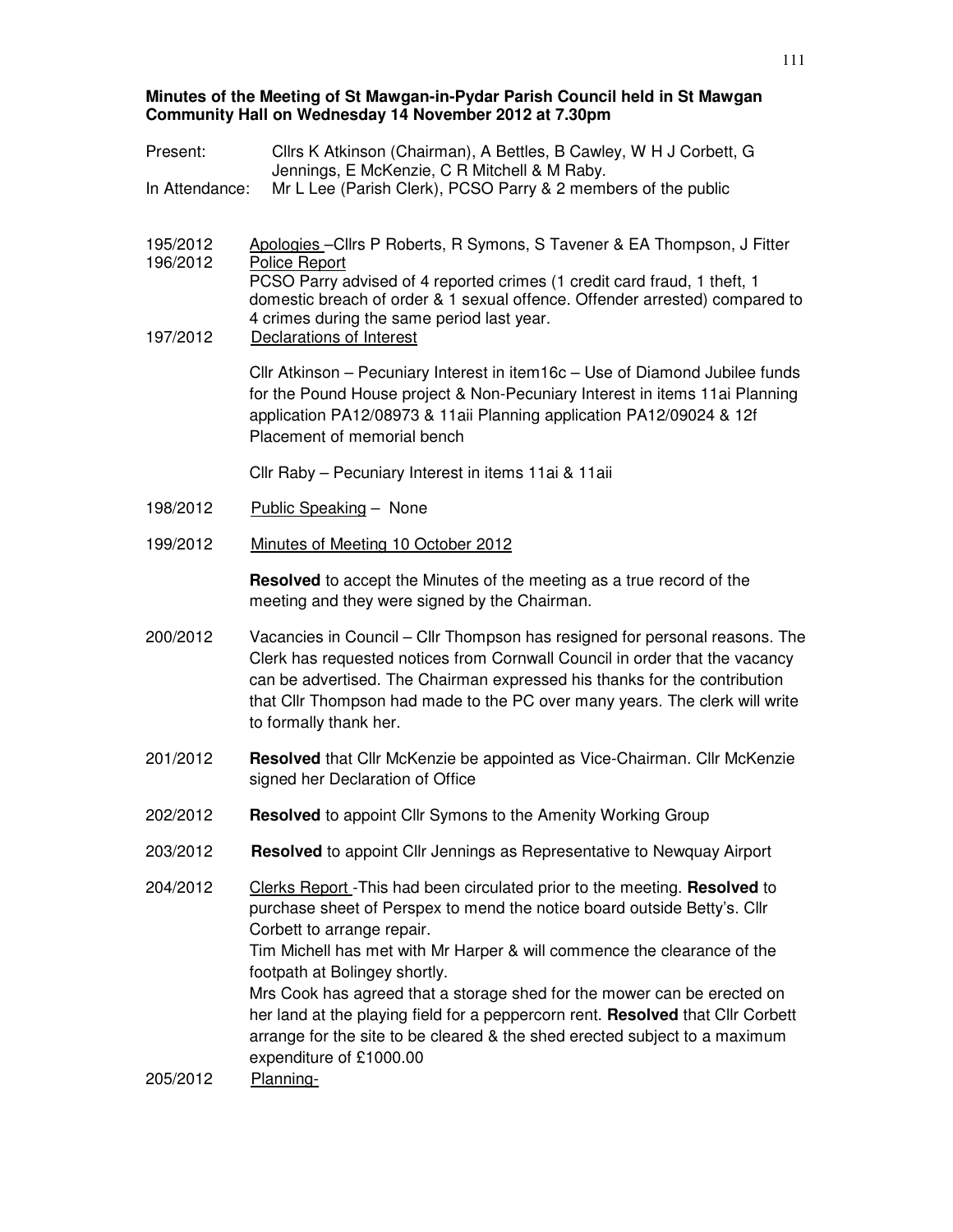- a. New Applications It was **Resolved** to make the following responses to Cornwall Council
	- Cllrs Atkinson & Raby left the meeting. Cllr McKenzie took the chair.
	- i. PA12/08973 The Old Rectory St Mawgan Newquay Cornwall TR8 4EZ Ms Sarah Louveaux Erection of oak-framed log store and storage. **Resolved No Objections**
	- ii. PA12/09024 The Old Rectory St Mawgan Newquay Cornwall TR8 4EZ Ms Sarah Louveaux Listed Building Consent for Erection of oakframed log store and storage. **Resolved No Objections**

Cllrs Atkinson & Raby returned & Cllr Atkinson retook the chair.

- iii. PA12/09783 Apartments 1 And 4 Moonrakers Mawgan Porth Mr Roger F Gilley Removal of condition No. 7, class A3 of 05/01923 dated 6 February 2007 (removal of existing bungalow and static caravan and replacing with four residential apartments and two holiday apartments) removal of holiday restriction. **Resolved No Objections**  but request that CC obtain a legal charge over at least one of the properties to ensure that the S.106 monies from the original development are received on sale of the property
- b. Advices and decisions from Cornwall Council
	- i. PA12/05564 Seavista Mawgan Porth Mr & Mrs Page Construction of granny annexe **Approved with Conditions**
	- ii. PA 12/07490 Little Lanherne Farm St. Mawgan Newquay TR8 4HH Mr N Stamp Change of use from agricultural use to residential cartilage

# **Approved with Conditions**

- iii. PA12/08254 Lower Lanherne Farm St Mawgan Newquay Cornwall TR8 4HH Mrs Linda Vicars Conversion and extension of two adjoining buildings to be incorporated as living space and the creation of a porch at Lower Lanherne Farm Approved with Conditions
- c. Enforcement Issues No new issues
- d. Affordable Housing **Resolved** Clerk to write to Barbara Hough at St Eval
	- advising that any Affordable Housing schemes in St Eval & St Mawgan should be looked at together in order that only sufficient housing is built to meet the local needs. The Planning WG will meet again with CC Affordable Housing team on Tuesday 20 November
- e. Letter from Mr C Pearse re Whitewater Farm **Resolved**-Clerk to write to Mr Pearse, confirming that the PC did not object to either of his first 2 applications &advising that the contents of his letter have been noted. The PC will consider his new application at its next meeting.

# 206/2012 Amenity Area

- a. Working Group Report Circulated
- b. Playground Inspection report Cllr Corbett will liaise with Cllr McKenzie regarding the priority list for the play area
- c. Playing Field access from pedestrian bridge The WG will relook at the access to see if it is feasible to put in a less steep ramp. The Clerk will look into who owns the land on which the ramp is built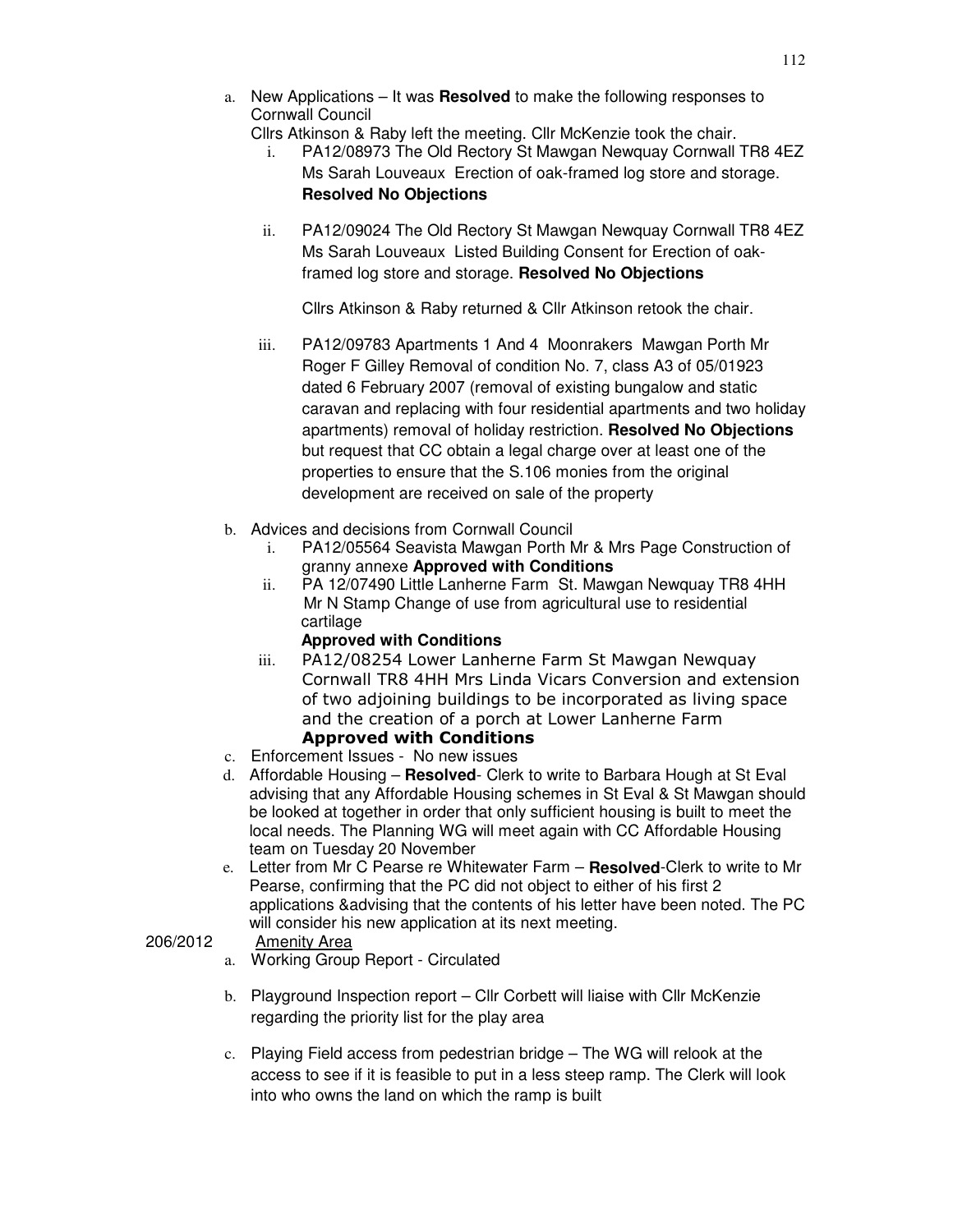- e. The burial of the Late Edward I Disney took place on Thursday 25 October 2012
- f. Memorial for D Thomas Resolved to approve memorial

Cllr Atkinson left the meeting & Cllr McKenzie took the chair.

g. To approve placement of memorial bench in Playing Field – **Resolved** - Clerk to write to the Pre-school advising of agreement in principle, subject to the approval of the playing field landlord, the actual location being suitable & confirmation of how the bench will be secured. Cllr Atkinson returned & retook the chair

### 207/2012 Beach & Environment

- a. Working Group Report None Received
- b. General Waste Bin at beach- Deferred to December meeting
- c. Himalayan Balsam Deferred to December meeting

### 208/2012 Transport & Rights of Way

- a. Working Group Report None received
- b. Beach Crossing at Valley Road Deferred to December meeting
- c. Road Markings at Trevarrian **Resolved** Clerk to write to Cllr Fitter suggesting the white diamond teeth marks be extended further around the bend past the Mawgan Porth signs
- d. Suggestions for mini-roundabout near Mathew House Cllr Cawley met with S Bayley CC who advised that there was insufficient traffic at this point to justify a roundabout. Mr Bayley also advised that no action would be taken to change the red strip on the hill out of St Mawgan, without a public consultation. **Resolved** -The Clerk will write to Cllr Fitter, requesting that a 'Pedestrians in Road' sign be erected & also suggesting that white dragon teeth markings might be appropriate.
- e. The Clerk will ask St Columb Major Town Council to refer the matter of street lighting at the junction of the A3059 & B3276 through Carnanton Woods to Cornwall Council
- f. Hamish Gordon (CC) will be arranging a late cut of the coast path between Trenance & Bedruthan steps

### 209/2012 Reports

a. Cllr Atkinson advised that he laid a wreath at St Mawgan church on Sunday 11 November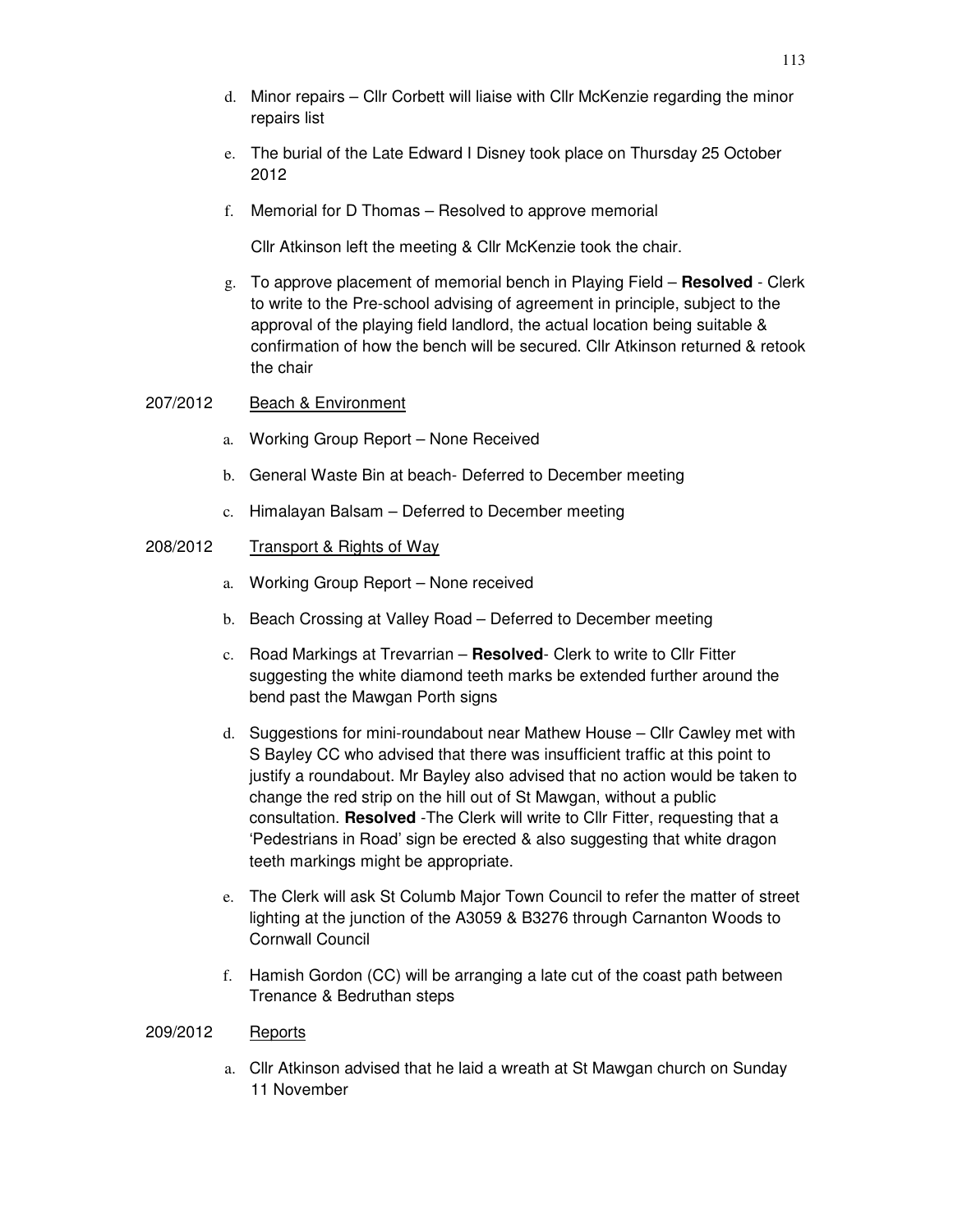b. Cllr Corbett & Cllr Mitchell met with Sophie Taylor & Daniel Mitchell from CC Planning regarding the planning application for Gluvian Farm, The PC is concerned that no business plan has been produced & there has been no evidence of profitability of the business. In addition the alienation of several dwellings from the holding had not been taken into account. The PC has written to CC expressing its concerns

### 210/2012 Accounts

a. It was **Resolved** to pay the following accounts:

| Tony Mogford Ass Ltd | Playground Inspection     | 96.00<br>£ |
|----------------------|---------------------------|------------|
| T Michell            | Maintenance October       | £1077.94   |
| L Lee                | Salary & Expenses October | £ 677.95   |
| M Farmer             | Beach Cleaning Half-term  | 50.00<br>£ |
| P Roberts            | Goal post re-imbursement  | £ 214.03   |
| Mrs Young-Jamieson   | Playing Field annual rent | £ $100.00$ |
| Mr J Wills           | Refund of burial plot fee | £ 310.00   |
| Total                |                           | £2505.72   |

b. Business Beach contributions – The Clerk advised that £2090.00 had been collected from businesses so far this year, compared to £2783.00 for the whole of last year. Cllr Tavener & the Clerk will chase the outstanding contributions & the Clerk will ask Cllr Tavener to consider alternative means of collection of funds for the future.

Cllr Atkinson left the meeting & Cllr McKenzie took the chair

- c. Use of Diamond Jubilee Funds Resolved- to donate the surplus of the Diamond Jubilee Funds, £1212.45, towards the Pound House Project
- 211/2012 Precept Setting 2013/2014 Deferred until December meeting
- 212/2012 Code of Conduct
	- a. **Resolved**  clause 2.6 to read 'You must not accept any gifts or hospitality that you are offered or receive in connection with your official duties as a member that could be seen by the public as likely to influence your judgement in these matters. There is no requirement to declare any gifts or hospitality which have been offered or received.'
	- b. **Resolved** -To adopt Cornwall Code of Conduct for Parish Councils issued 16 Oct 2012
	- c. **Resolved** that dispensation decisions be made by the full council
- 213/2012 Public Conveniences CC have confirmed that the disabled toilets will remain open in St Mawgan & Mawgan Porth until at least the end of the current financial year. CC is liaising with a Community Group regarding the continued opening of the Mawgan Porth toilets for the next financial year.